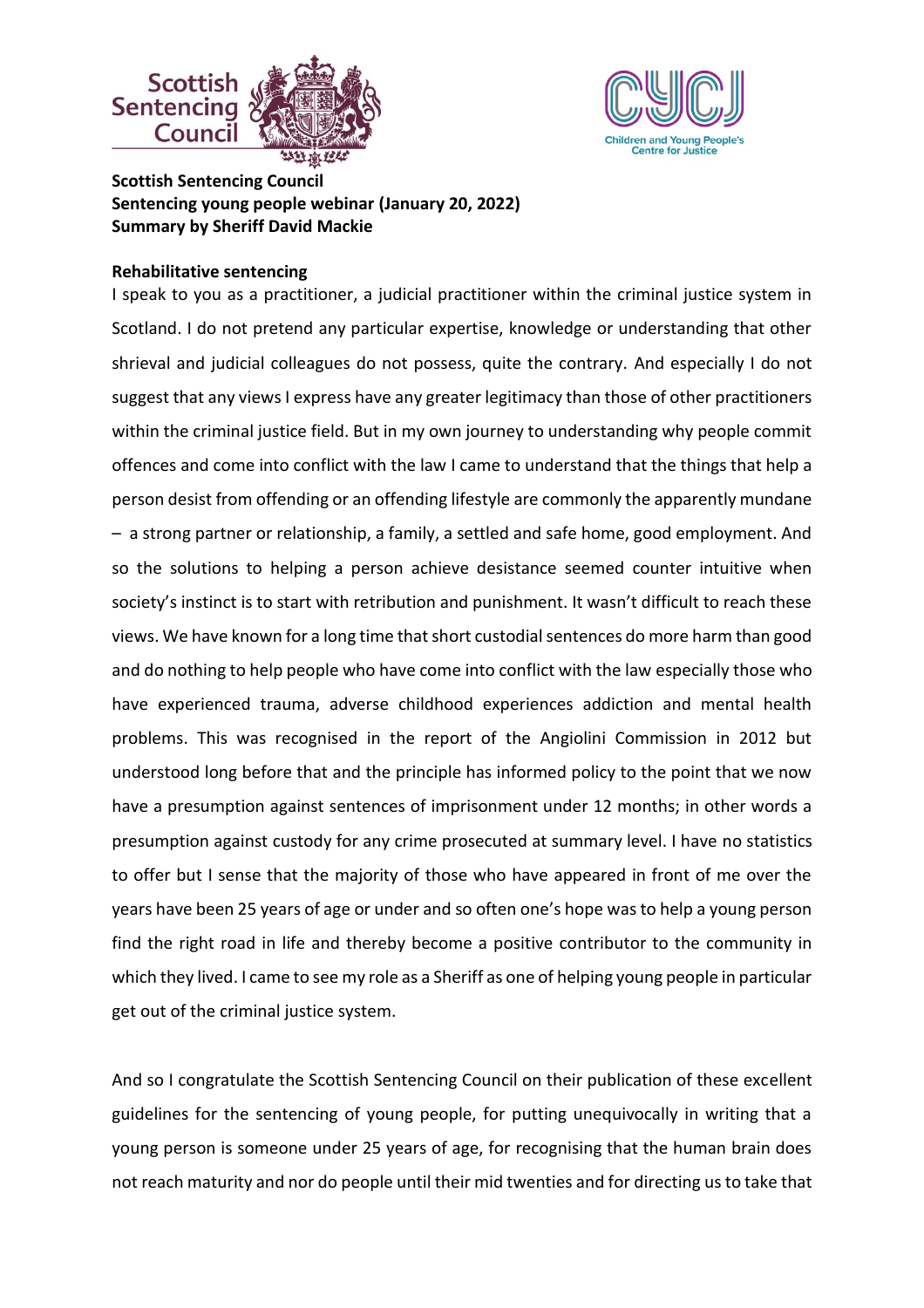into account in the sentencing of young people. I congratulate them for the focus on community based disposals, the acknowledgment of the impact of trauma and adverse childhood experiences and the exhortation to sentencing Sheriffs and judges to make use of the facility of review hearings in their engagement with people on community based orders.

The mechanism of achieving rehabilitative sentencing has been with us for a number of years and it is the Community Payback Order. I probably don't have to say too much to this audience about what a CPO is so will simply explain that it is the primary order by which a Sheriff can impose a community-based order at the point of sentence. It is an order that can contain a number of components commonly, for example, a period of supervision by a Criminal Justice Social Worker for up to three years and unpaid work. It might include a specific programme, depending upon the availability of services in the area, to address, say, domestic violence, sexual offending or drug or alcohol use.

So the mechanics of community based disposals are quite simple and straight forward. And if a person fails to adhere to the order, breaches it, there can be adverse consequences including the imposition of the custodial sentence that was avoided first time round – all bets are, technically, off. What is it though that makes a CPO work; what is it that will lead to a successful outcome? There are many factors but I'm going to focus on two essential elements I have identified as contributing to the success or failure of a CPO and they both revolve around the person who is key to the order, the Criminal Justice Social Worker.

A Sheriff cannot reach a decision on a community-based order on their own. They need the advice and guidance to be found in the Criminal Justice Social Work Report prepared by the Criminal Justice Social Worker. In my early days as a Sheriff some twenty years ago I encountered a range of attitudes among my shrieval colleagues towards this branch of the Social Work profession ranging from tolerance to contempt but rarely admiration or respect. Some colleagues refused to engage with such social workers and were offended at recommendations from them about possible sentencing solutions as an assault on their judicial independence. I'm glad to say that attitudes have changed markedly over the years but defensive attitudes about supposed judicial independence still prevail and can, in my view, impede the success of the sentencing process. I will come back to this.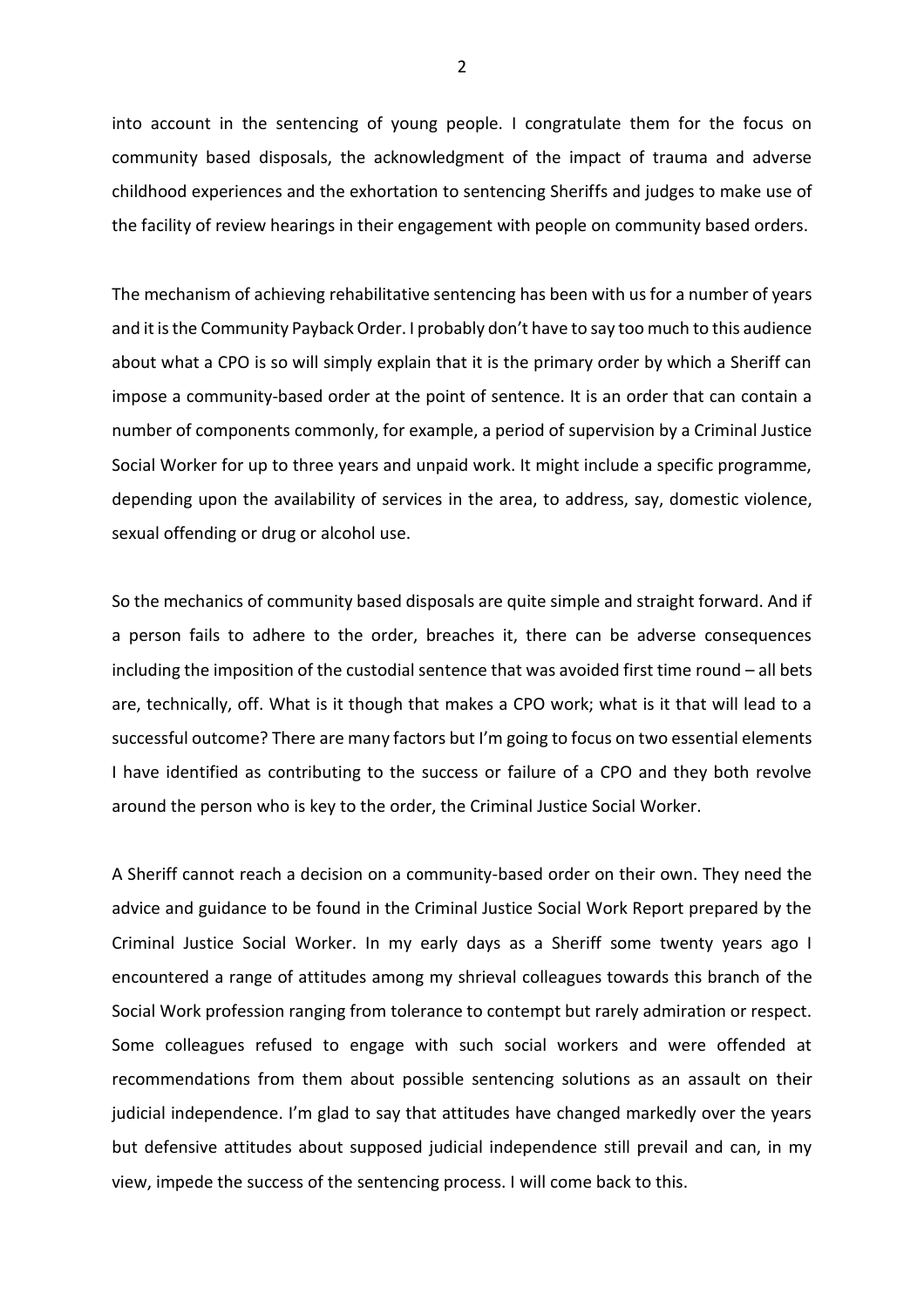The CJSWR really matters. It is prepared by someone who has studied and trained in the field and who is by any measure an expert. It provides important information and insights into the personality and background of the person who is the subject of the report and, most importantly, includes a risk assessment carried out in accordance with well-established psychological tools, in which the author is trained, to offer some insight to the likelihood of further offending and the nature of possible further offending by the individual. The reports really matter and they do inform decisions made on the bench.

It would be naïve to suggest that CJSWR's are universally of the highest quality and always provide the insights sought by the sentencing Sheriff or judge. Some social workers are better than others, some have more experience, some, many have unrealistic workloads and cannot devote the time and attention they would like to the preparation of their reports. And that variation in quality is a pity as it can fuel a certain scepticism that does exist around the role of Criminal Justice Social Workers and their reports. In Alloa where I was the resident Sheriff for a long number of years I was the beneficiary of a fine team of Criminal Justice Social Workers whom I regarded as my experts, my consultants and my advisers on community based sentences. I got to know them individually and took opportunities when they were at Court to chat about their work or interesting talks I had been to at SASO or of developments in the field. We used to have regular meetings to discuss local issues and developments. I let them know that their reports affected my decision making and invited them to offer their recommendations about how to deal with the individuals who were the subjects of the reports. They knew that I might not follow their recommendations because I disagreed or because I thought that in an individual case the offending was such that the disposal should contain a greater element of retribution, an aspect that was beyond the scope of the Social Worker's input. But very often I found their recommendations to be well reasoned and appropriate and I followed them. I should add that the CJSWR and its recommendations informed and enriched discussions with solicitors on appropriate sentencing decisions because their advocacy was important too.

My experience was that by giving the Social Workers the responsibility I have described they rose to the occasion and consistently delivered reports of the highest quality.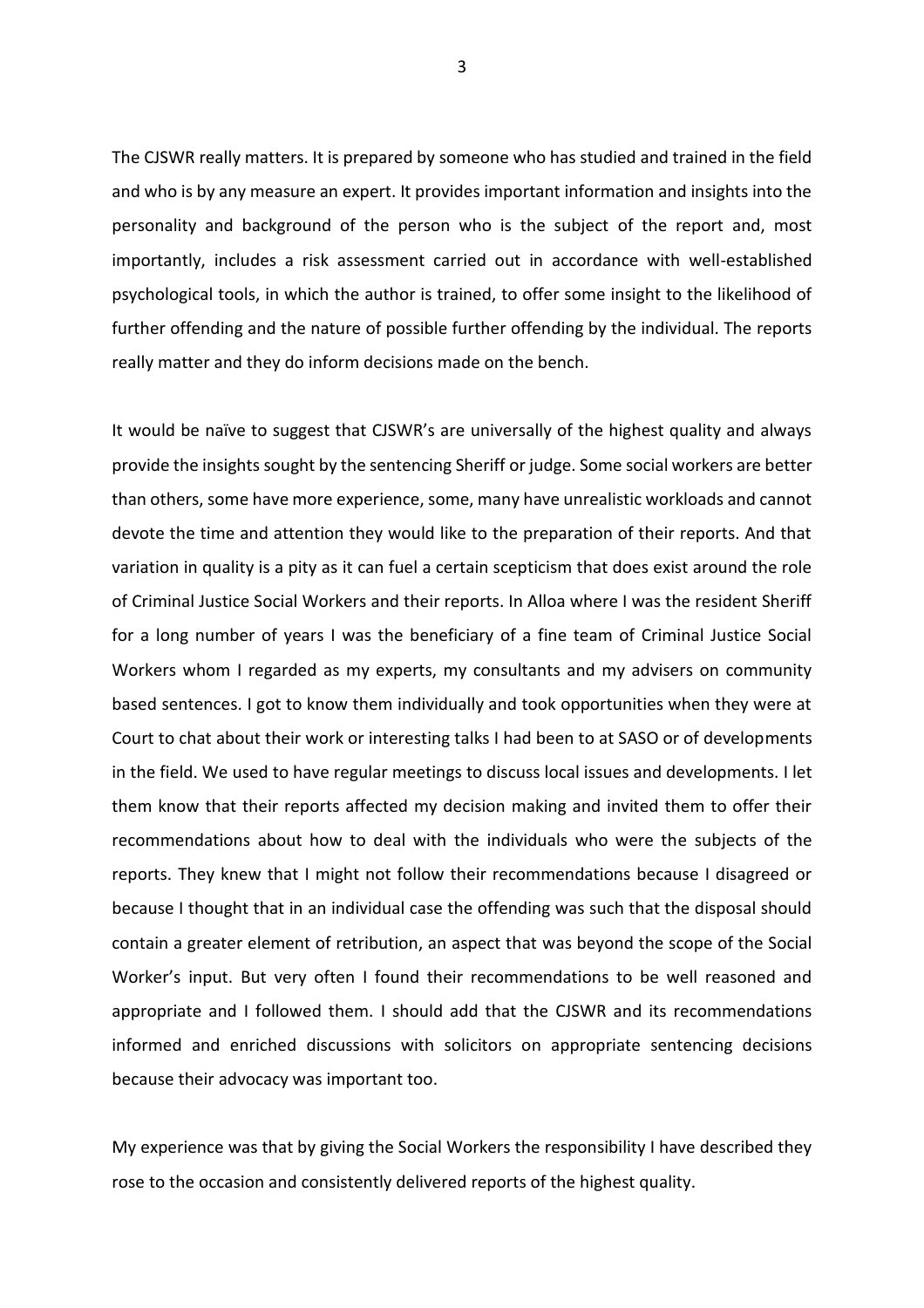The second element is less tangible but, in my view, the most important. It can be summed up in the word relationships. The success or failure of a CPO depends hugely on the relationship between the person who is the subject of the order and the Social Worker. Of course it is desirable to have good programmes, facilities and opportunities for people on orders and we need good investment in all of that. But if the relationship between the person on the order and the social worker is not good the prospects of success diminish. Some people are determined to get out of the system and stick with it come what may, but the more vulnerable, marginalised, traumatised individuals who so often end up in the system will struggle. So again so much rests upon the Criminal Justice Social Worker.

But the relationship with the Sheriff can make a difference too. How can that come about you might ask? In the late '90's there arrived in Scotland the Drug Treatment and Testing Order,, the DTTO, and we still have it. It's a specialist community based order with drug treatment at its heart. A key component to its success was found to be the regular reviews by the sentencing judge, in Scotland, the Sheriff. The reviews were commonly monthly for a period of two years and that engagement and, dare I say it relationship, with the judge made a difference to the effectiveness of the order. That notion was developed in youth court pilots in Hamilton and Airdrie and began to be utilised in relation to the old probation orders. Now a Sheriff can order review hearings in relation to CPO's and has a very free hand in how they are conducted. I realised that often the things that made people struggle on their orders were very private and hard to talk about in open court. So I devised a practice of conducting CPO reviews dressed down, in private in the Jury room without the Procurator Fiscal in attendance – just the person on the order, the social worker or a social worker and the solicitor who played very little part. This created a good environment for a conversation between me and the person on the order. The feedback from the social workers was that it made a huge and positive difference to the individuals on the CPO's who appreciated the personal interest shown by the Sheriff. They developed a desire not to let the Sheriff down and to have good news at each review. The review hearings became an important component to the success of CPO's and I'm glad the SSC in its guidance on sentencing young people has specifically made reference to their use.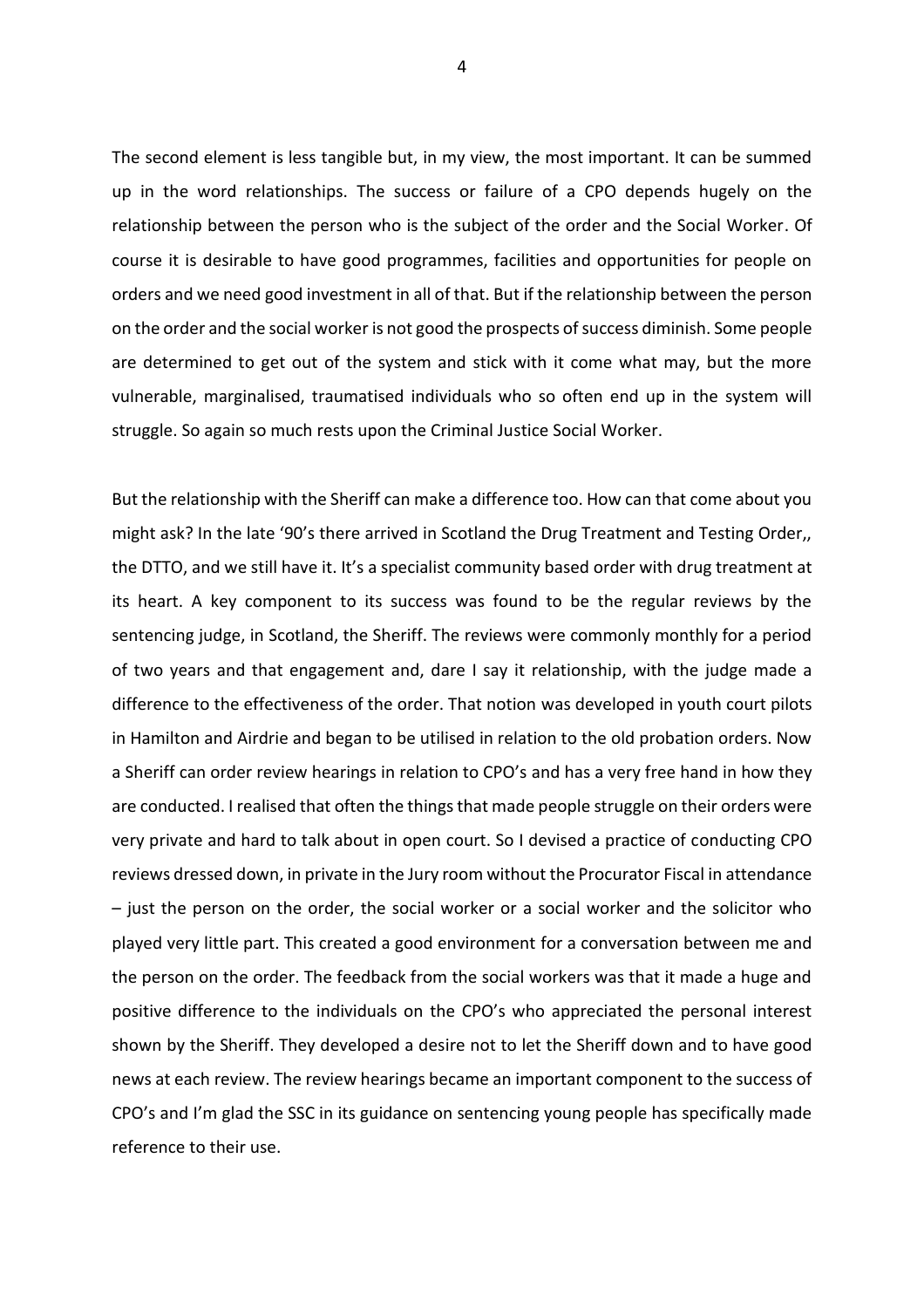Some Sheriffs baulk at the idea of having a relationship with an offender beyond their formal judicial role and as with the engagement with Social Workers regard it as an incursion upon their judicial independence. I personally think such concerns are misplaced. At the heart of the notion of judicial independence is the concept of bias or the perception of bias. Professor Cyrus Tata in his recent book "Sentencing: A Social Process" has coined the phrase "autonomous individualism", that notion of the well intentioned, public spirited judicial officer with a strong sense of duty and of bearing the sole responsibility for making an important decision. In the end he concludes that it is a positive feature but not before characterising it as partly proprietorial and something of an impediment to the implementation of public policy in relation to sentencing and research on sentencing. I commend a 2018 article by Fiona Jamieson, a Senior Teaching Fellow at the University of Edinburgh and former prosecutor entitled "Judicial Independence: the Master Narrative" in which she challenges the strict adherence to what is known as the Olympian notion of strict judicial independence within the penal setting. The point is that up to the stage of a finding of guilt or innocence the Sheriff or judge must be totally independent and insulated from influences that are not relevant to the case in order to avoid bias or the perception of bias. After that and during the sentencing process, because it is increasingly a process and not an event, the requirement for such protection diminishes and a greater benefit may be derived from a collaborative and inclusive approach being adopted by the sentencing judge.

I have a dozen touching anecdotes about people I've met at CPO reviews but want to close with just one. A great way to get people to open up is to ask very open questions. One I used to ask was this, "don't answer the question but I want you to think where you would want to be in five years. Do you want to be back here facing your 50<sup>th</sup> conviction and enduring the hassle of the criminal justice system or would you want to have that behind you. Perhaps you have a good job, you're settled in a relationship and maybe you've started a family. You have a nice secure home maybe a car and perhaps you're able to take a holiday abroad each year" – by which time the person is usually nodding in agreement. I know it's a bit corny but then I would say "If it's that how did you get there, you got out of the criminal justice system, you probably went to college and got qualified in a job and you got the job – so if that's the destination that journey can start right here when you walk out of this room". One day I was crossing the road to the Post Office  $-$  a car pulled up alongside me and four young men